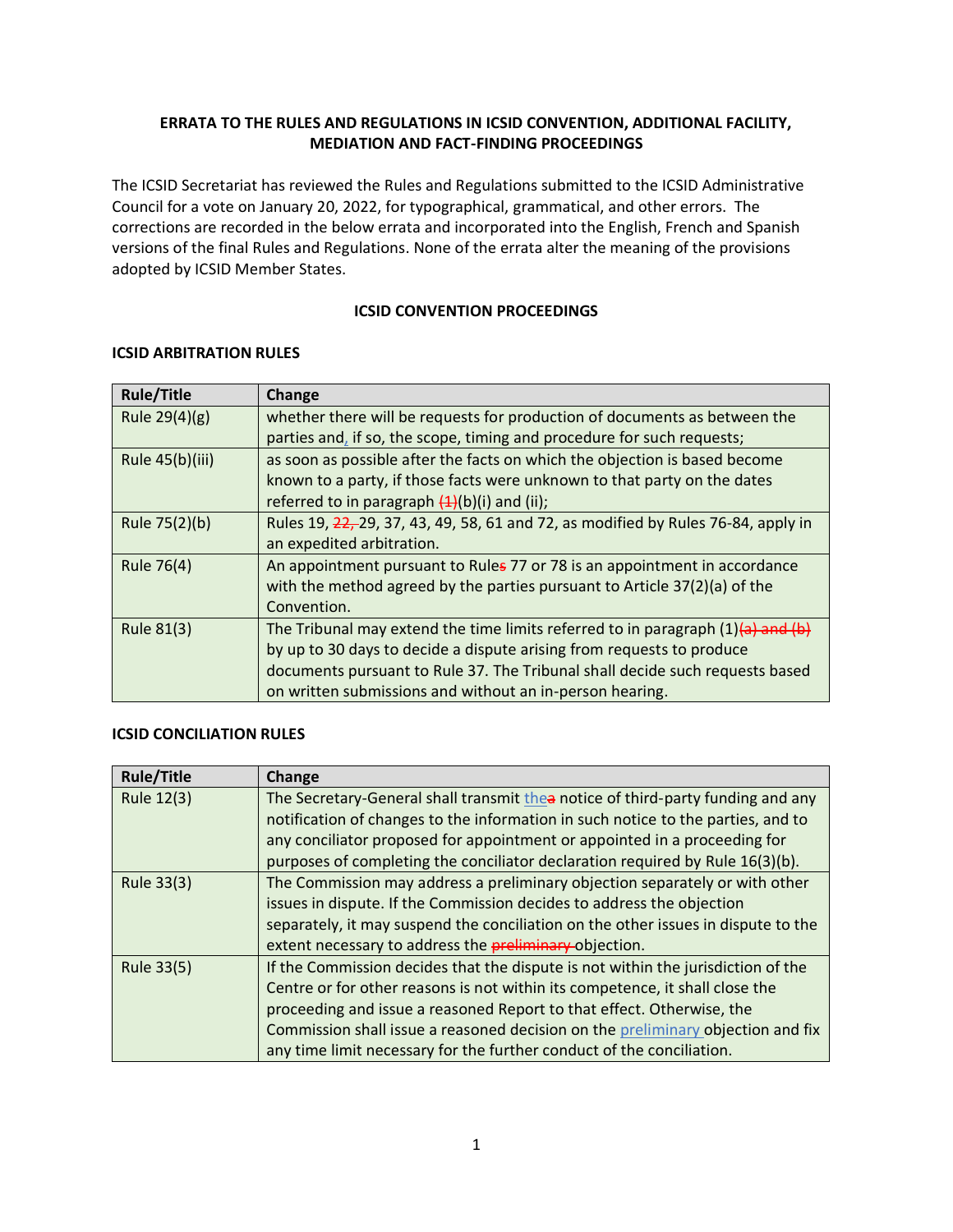| Rule 35(1) | If the parties reach agreement on some or all of the issues in dispute, the<br>Commission shall close the proceedings and issue its Report noting the issues in<br>dispute and recording the issues upon which the parties have agreed.                                                      |
|------------|----------------------------------------------------------------------------------------------------------------------------------------------------------------------------------------------------------------------------------------------------------------------------------------------|
| Rule 36    | At any stage of the proceeding, and after notice to the parties, the Commission<br>shall close the proceedings and issue its Report noting the issues in dispute and<br>recording that the parties have not reached agreement on the issues in dispute<br>during the conciliation if:        |
| Rule 37    | If one party fails to appear or participate in the proceeding, the Commission<br>shall, after notice to the parties, close the proceedings and issue its Report<br>noting the submission of the dispute to conciliation and recording the failure of<br>that party to appear or participate. |

## **ICSID ADDITIONAL FACILITY PROCEEDINGS**

# **ICSID ADDITIONAL FACILITY ARBITRATION RULES**

| <b>Rule/Title</b> | Change                                                                                                                                                                                                                                                                                                                                                                                                                          |
|-------------------|---------------------------------------------------------------------------------------------------------------------------------------------------------------------------------------------------------------------------------------------------------------------------------------------------------------------------------------------------------------------------------------------------------------------------------|
| Rule 8(d)         | Remind the parties that registration of the Request is without prejudice to the<br>powers and functions of the Tribunal in regard to jurisdiction <sub>z</sub> and competence<br>of the Tribunal, and the merits; and                                                                                                                                                                                                           |
| Rule 23(3)        | The Secretary-General shall transmit thea notice of third-party funding and any<br>notification of changes to the information in such notice to the parties and to<br>any arbitrator proposed for appointment or appointed in a proceeding for<br>purposes of completing the arbitrator declaration required by Rule 27(3)(b).                                                                                                  |
| Rule 39(3)        | A party may file unscheduled written submissions, observations, or supporting<br>documents only after obtaining leave of the Tribunal, unless the filing of such<br>documents is provided for by these Rules. The Tribunal may grant such leave<br>upon a timely and reasoned application if it finds such written submissions,<br>observations or supporting documents are necessary in view of all relevant<br>circumstances. |
| Rule 55(b)(iii)   | as soon as possible after the facts on which the objection is based become<br>known to a party, if those facts were unknown to that party on the dates<br>referred to in paragraph $(1)(b)(i)$ and (ii);                                                                                                                                                                                                                        |
| Rule 69(1)(a)     | 60 days after the later of the Tribunal constitution or the last submission, if the<br>Award is rendered pursuant to Rule 51(43);                                                                                                                                                                                                                                                                                               |
| Rule 69(2)        | A statement of costs and submission on costs filed pursuant to with-Rule 61<br>shall not be considered a submission for the purposes of paragraph (1).                                                                                                                                                                                                                                                                          |
| Rule 77(5)        | The Tribunal shall issue a reasoned decision on whether to permit a non-<br>disputing party submission within 30 days after the last written submission on<br>the application.                                                                                                                                                                                                                                                  |
| Rule 79(2)(b)     | Rules 27, 30, 38, 47, 53, 59, 69 and 72, as modified by Rules 80-87, apply in an<br>expedited arbitration.                                                                                                                                                                                                                                                                                                                      |
| Rule 80(4)        | An appointment pursuant to Rules 81 or -82 is an appointment in accordance<br>with the method agreed by the parties.                                                                                                                                                                                                                                                                                                            |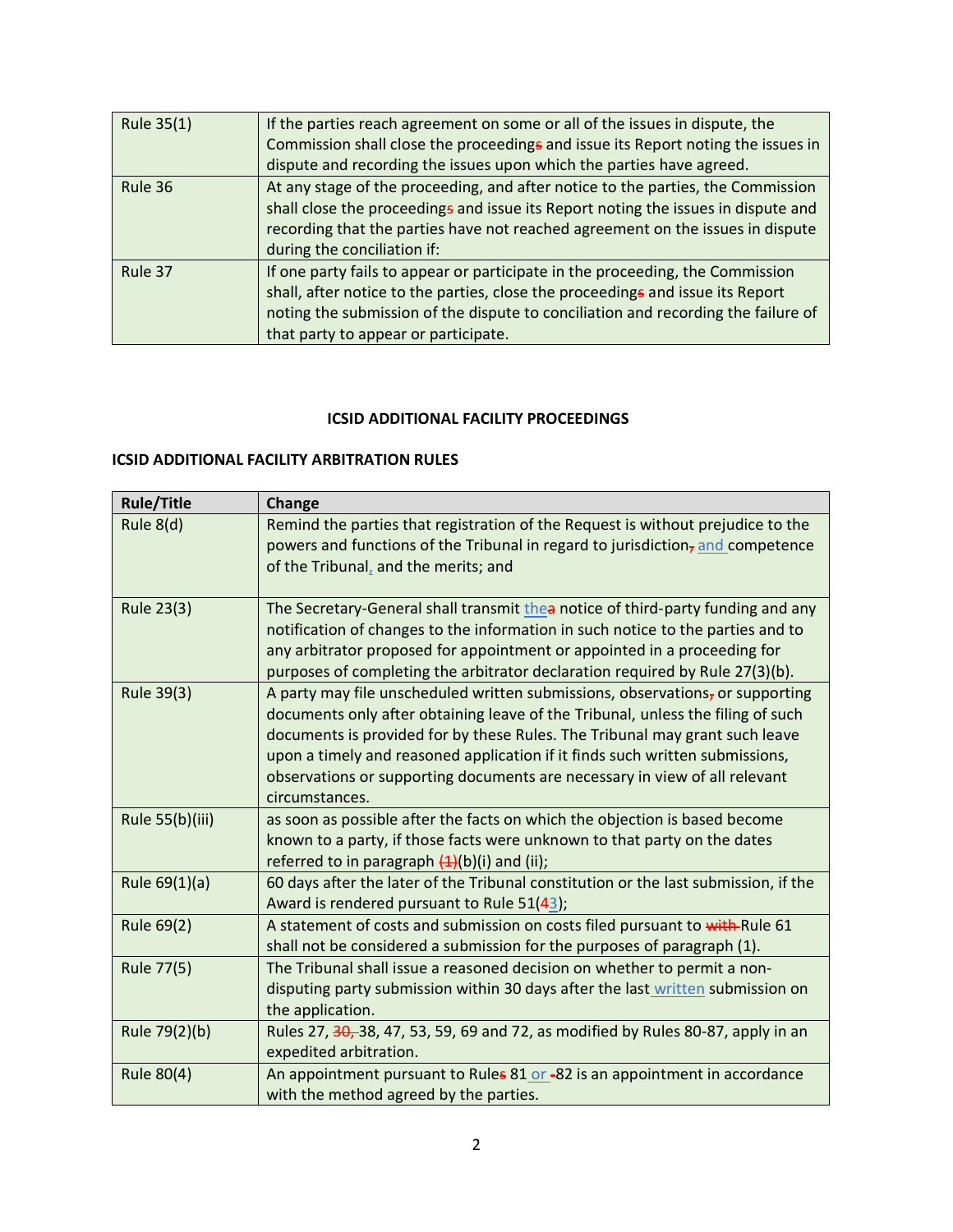| Rule 83(2) | An arbitrator appointed to a Tribunal constituted pursuant to Chapter IV shall      |
|------------|-------------------------------------------------------------------------------------|
|            | confirm beingtheir availableility to conduct an expedited arbitration within 10     |
|            | days after receipt of the notice of consent pursuant to Rule 79(3).                 |
| Rule 85(3) | The Tribunal may extend the time limits referred to in paragraph $(1)(a)$ and $(b)$ |
|            | by up to 30 days to decide a dispute arising from requests to produce               |
|            | documents pursuant to Rule 47. The Tribunal shall decide such requests based        |
|            | on written submissions and without an in-person hearing.                            |

# **ICSID ADDITIONAL FACILITY CONCILIATION RULES**

| <b>Rule/Title</b>  | Change                                                                            |
|--------------------|-----------------------------------------------------------------------------------|
| <b>Rule 1(4)</b>   | The applicable ICSID Additional Facility Conciliation Rules are those in force on |
|                    | the date of filing the rRequest for conciliation, unless the parties agree        |
|                    | otherwise.                                                                        |
| Chapter II (Title) | Institution of the Proceedings                                                    |
| Rule 3(2)(b)(iv)   | an indication that the requesting party has complied with any condition for the   |
|                    | submission of the dispute in the instrument of consent;                           |
| Rule 13 (Title)    | <b>Routing of Documents</b>                                                       |
| Rule 21(1)         | A party shall file a written notice disclosing the name and address of any non-   |
|                    | party from which the party, directly or indirectly, has received funds for the    |
|                    | conciliation through a donation or grant, or in return for remuneration           |
|                    | dependent on the outcome of the conciliation ("third-party funding"). If the      |
|                    | non-party providing funding is a juridical person, the notice shall include the   |
|                    | names of the persons and entities that own and control that juridical person.     |
| <b>Rule 21(3)</b>  | The Secretary-General shall transmit thea notice of third-party funding and any   |
|                    | notification of changes to the information in such notice to the parties, and to  |
|                    | any conciliator proposed for appointment or appointed in a proceeding for         |
|                    | purposes of completing the conciliator declaration required by Rule 24(3)(b).     |
| <b>Rule 34(4)</b>  | The Commission shall apply any agreement between of the parties on                |
|                    | procedural matters, subject to Rule 1(3), and to the extent that the agreement    |
|                    | does not conflict with the ICSID Additional Facility Administrative and Financial |
|                    | Regulations.                                                                      |
| Rule 41(3)         | The Commission may address a preliminary objection separately or with other       |
|                    | issues in dispute. If the Commission decides to address the objection             |
|                    | separately, it may suspend the conciliation on the other issues in dispute to the |
|                    | extent necessary to address the preliminary-objection.                            |
| <b>Rule 41(5)</b>  | If the Commission decides that the dispute is not within its jurisdiction or      |
|                    | competence, it shall issue a reasoned Report to that effect. Otherwise, the       |
|                    | Commission shall issue a reasoned decision on the preliminary objection and fix   |
|                    | any time limit necessary for the further conduct of the conciliation.             |